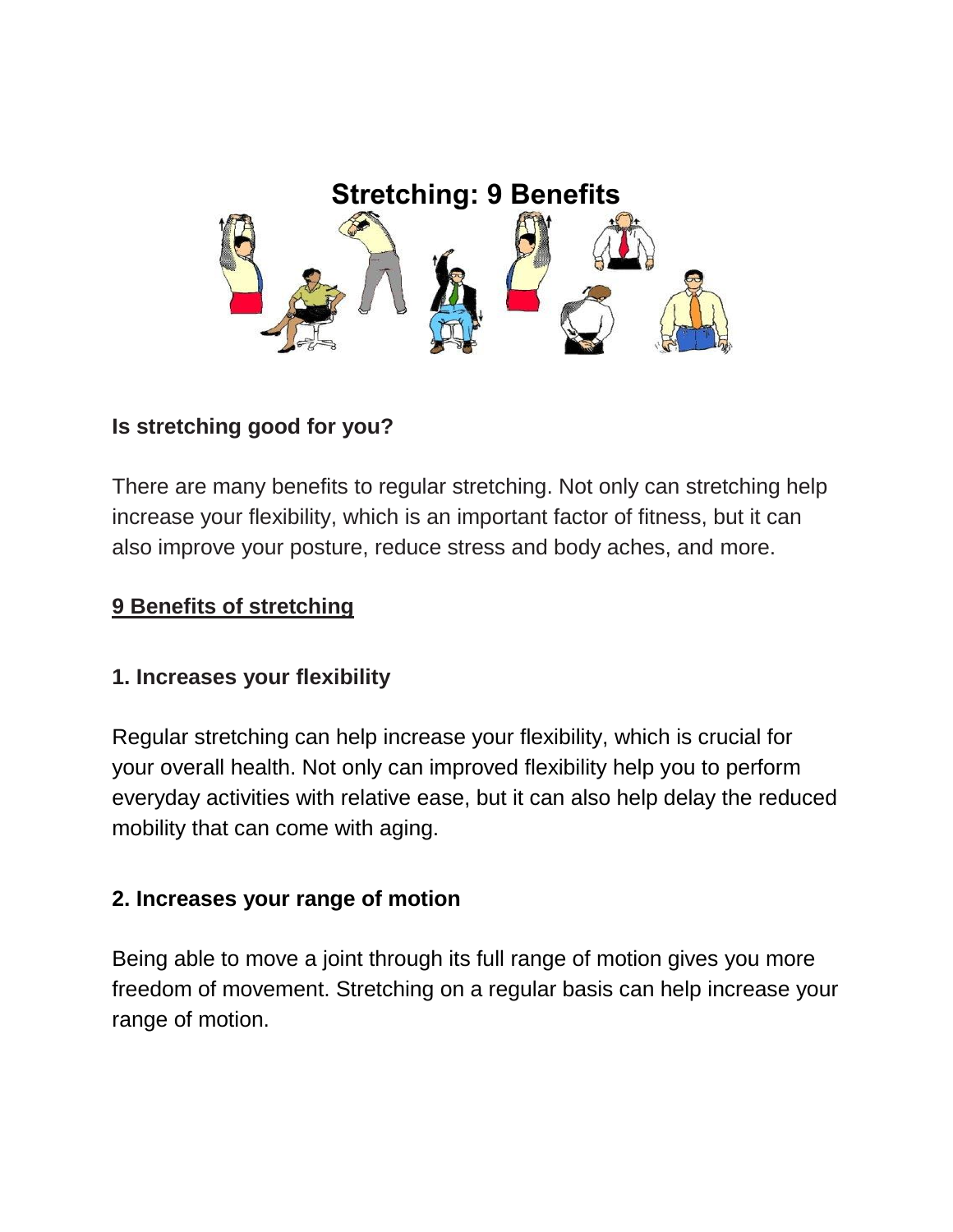### **3. Improves your performance in physical activities**

Performing dynamic stretches (moving stretches) prior to physical activities has been shown to help. It may also help improve your performance in an athletic event or exercise.

#### **4. Increases blood flow to your muscles**

Performing stretches on a regular basis [may improve your circulation.](https://www.ncbi.nlm.nih.gov/pubmed/23676363) Improved circulation increases blood flow to your muscles, which can shorten your recovery time and [reduce muscle soreness](https://www.healthline.com/health/5-recovery-tips-prevent-muscle-soreness) (also known as delayed onset muscle soreness or DOMS).

#### **5. Improves your posture**

Muscle imbalances are common and can lead to poor [posture.](https://www.healthline.com/health/fitness-exercises/stretches-for-posture) One [source](https://www.ncbi.nlm.nih.gov/pmc/articles/PMC4499985/) found that a combination of strengthening and stretching specific muscle groups can reduce musculoskeletal pain and encourage proper alignment. That, in turn, may help improve your posture.

### **6. Helps to heal and prevent back pain**

Tight muscles can lead to a decrease in your range of motion. When this happens, you increase the likelihood of straining the muscles in your back. Stretching [can help heal](https://www.health.harvard.edu/healthbeat/stretching-and-strengthening-are-key-to-healing-and-preventing-back-pain) an existing back injury by stretching the muscles.

A regular [stretching routine](https://www.healthline.com/health/ankylosing-spondylitis/back-pain-stretches) can also help prevent future back pain by strengthening your back muscles and reducing your risk for muscle strain.